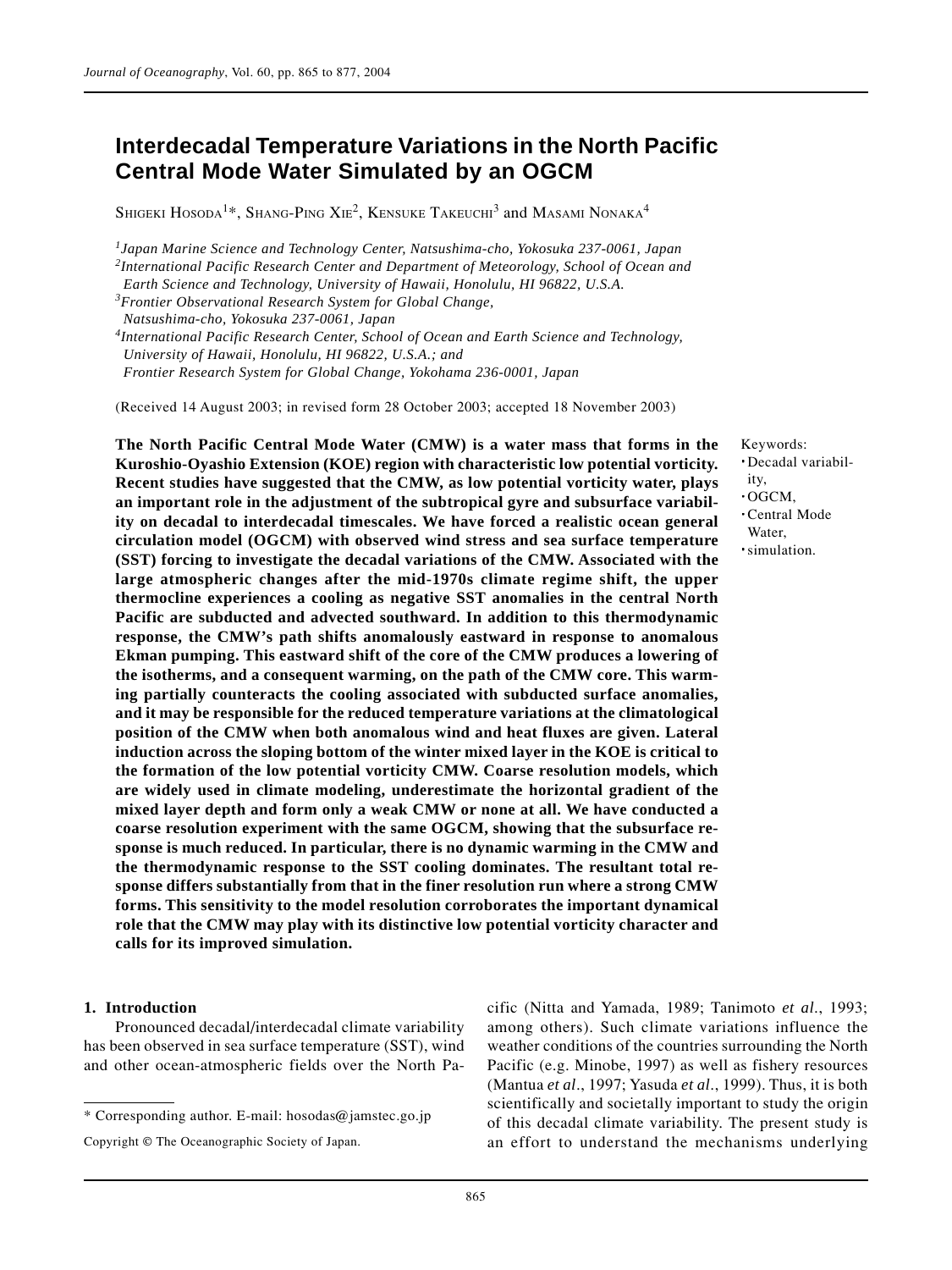decadal/interdecadal subsurface variability in the North Pacific.

Wind-induced changes in turbulence heat flux at the sea surface and in Ekman advection are important for decadal SST anomalies over the North Pacific (e.g. Cayan, 1992). With slow adjustment timescales, ocean dynamics are an important mechanism for decadal SST variability in certain regions. For example, in the Kuroshio-Oyashio Extension (KOE) region east of Japan, ocean dynamics contribute significantly to decadal SST variability there (Latif and Barnett, 1994; Qiu, 2000; Tomita *et al*., 2002) and long-term variability of North Pacific Subtropical Mode Water (Yasuda and Kitamura, 2003). In particular, Xie *et al*. (2000) forced an ocean general circulation model (OGCM) with observed interannual variations in wind stress but restored SST back to the observed climatology. In such a model without anomalous atmospheric thermal forcing, they found large SST variability in the KOE and equatorial Pacific and suggested that they are the windows where subsurface thermocline variability can significantly impact SST. In the KOE window, remotely forced baroclinic Rossby waves (Schneider and Miller, 2001) and the meridional shift of the gyre boundary (Seager *et al*., 2001) are the main mechanisms by which subsurface variability affects SST.

# *1.1 Rossby wave adjustment*

With slow adjustment timescales, the subsurface thermocline responds very effectively to decadal/ interdecadal changes at the sea surface by several mechanisms. First, anomalous Ekman pumping velocity associated with a change in wind stress distribution excites Rossby waves of the first baroclinic mode that propagate westward. Subsurface temperature anomalies due to this mechanism tend to intensify westward (Miller *et al*., 1998). Deser *et al*. (1999) provide observational evidence for such a westward intensified adjustment to the climate regime shift that occurred in the mid-1970s. When such remotely forced Rossby waves propagate into the KOE region where the winter mixed layer is deep, they leave a strong SST signature (Xie *et al*., 2000; Schneider *et al*., 2002).

Changes in surface wind also forces local SST anomalies by means of surface turbulence heat flux and Ekman advection. These SST anomalies can be subducted into the main thermocline and advected southward by the subtropical gyre (Gu and Philander, 1997; Schneider *et al*., 1999; Nonaka *et al*., 2000). Such subducted temperature anomalies from the sea surface are observed in the central subtropical gyre (Deser *et al*., 1996; Yasuda and Hanawa, 1997; Zhang *et al*., 1998). Temperature anomalies thus generated roughly follow the streamlines on isopycnals and can also be viewed as Rossby waves of higher baroclinic modes (Liu, 1999; Nonaka and Xie, 2000).

# *1.2 Mode water adjustment*

In addition to the above adjustment via Rossby waves of various vertical modes, recent theoretical (Kubokawa and Xie, 2002) and modeling (Inui *et al*., 1999; Xie *et al*., 2000) studies indicate a new dynamical mechanism for subsurface temperature changes that involves the socalled North Pacific Central Mode Water (CMW). The CMW is a water mass with low potential vorticity (PV) and low vertical temperature gradient that extends from 30° to 40°N and from 170°E to 150°W and is formed in the deep winter mixed layer in the KOE region (Nakamura, 1996; Suga *et al*., 1997). Forcing a realistic North Pacific OGCM with observed wind stress, Xie *et al*. (2000) report a temperature variance maximum collocated with the model CMW. In response to changes in the formation region (Inui *et al*., 1999) and anomalous gyre circulation (Kubokawa and Xie, 2002), the CMW changes its path and this shift in the location of this thick layer of the vertically uniform water mass leads to large subsurface temperature anomalies along its path. This CMW-path mechanism has yet to be confirmed by observations, which so far suffer from a lack of long-term subsurface measurements with adequate spatial and temporal resolution. In an analysis of available subsurface observations, Yasuda and Hanawa (1997) find that the CMW's core temperature decreased after the mid-1970s climate regime shift.

With its phase propagation and amplitude amplification toward the west, the first baroclinic-mode Rossby wave mechanism is relatively easy to identify in observations and models. It is difficult to distinguish a subducted SST anomaly from the subsurface anomaly due to the shift in the CMW path as they both follow the characteristics/streamlines on isopycnals. Previous studies have examined these two mechanisms separately, by turning off either anomalous wind stress (Nonaka *et al*., 2000) or anomalous atmospheric thermal (Xie *et al*., 2000) forcing, but their relative importance and possible interaction remain unclear.

The present study extends the previous work by assessing the relative importance of these two mechanisms that give rise to anomalies along subduction characteristics. We have carried out a series of sensitivity experiments that remove either anomalous wind or thermal forcing at the sea surface and compared the results with a control run with both wind and thermal forcing included. Attempts are also made to compare with available observations where possible.

# *1.3 Resolution issue*

While many earlier OGCM simulations were carried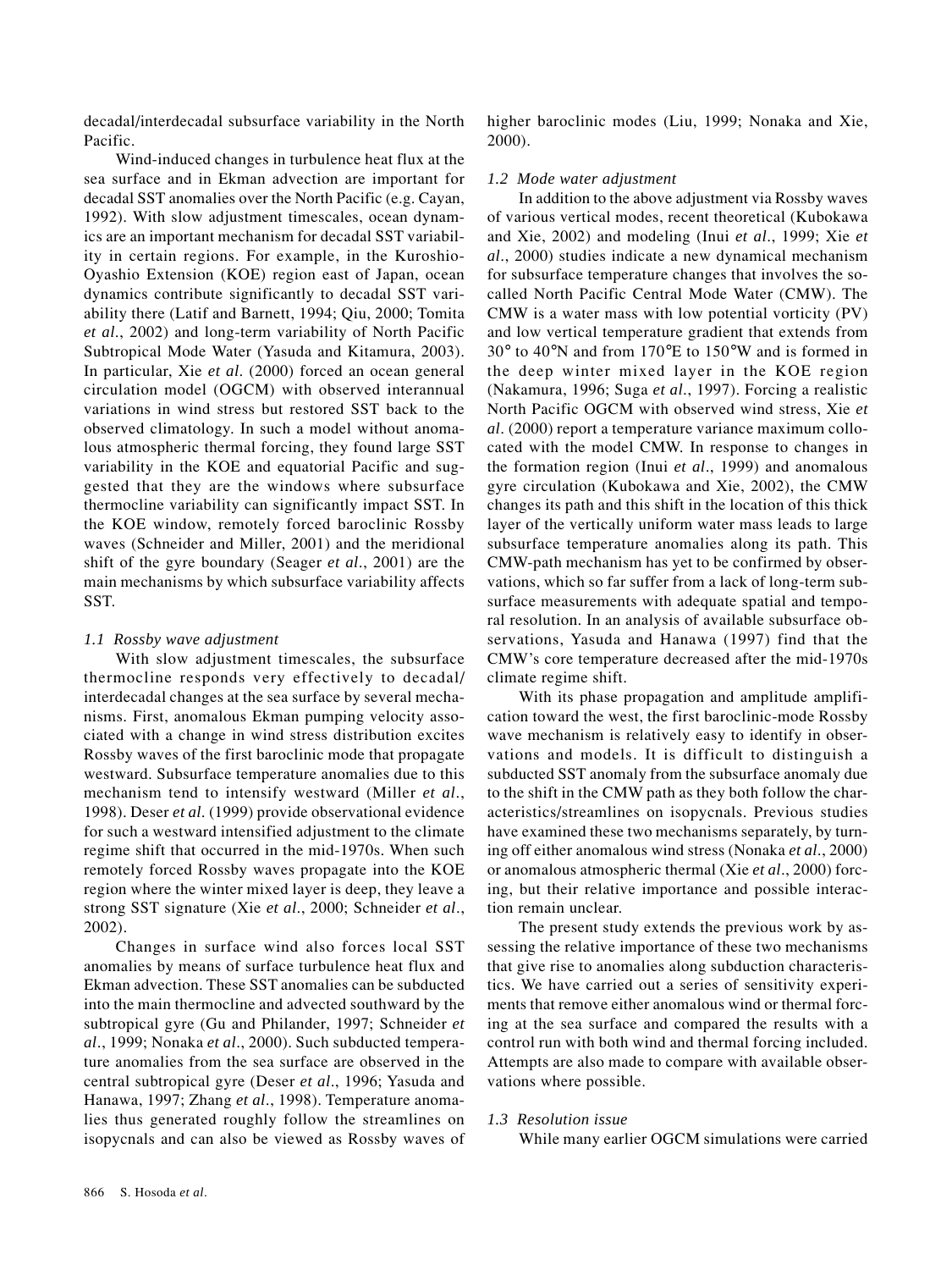| Exp. | Horizontal grid<br>(degree) | Horizontal viscosity<br>in $10^9$ cm <sup>2</sup> s <sup>-1</sup> | Isopycnal tracer diffusion<br>in $10^8$ cm <sup>2</sup> s <sup>-1</sup> | Surface boundary condition* |
|------|-----------------------------|-------------------------------------------------------------------|-------------------------------------------------------------------------|-----------------------------|
| FR   | $1 \times 1$                | 0.1                                                               | 0.2                                                                     | WT, W, T                    |
| CR.  | $3 \times 3$                | 1.0                                                               | 2.0                                                                     | WТ                          |
| LM   | $1 \times 1$                | 1.0                                                               | 2.0                                                                     | WТ                          |

Table 1. Model parameters and surface boundary conditions.

\*The characters "WT", "W" and "T" are noted in Section 2.

out with rather coarse resolutions  $(3 \times 3$  degrees) due to limited computing resources, the dependence of the results on horizontal resolution has not been systematically investigated. Subsurface variability due to the subduction of SST anomalies does not appear to be very sensitive to the choice of horizontal resolution. Qualitatively, results obtained with resolutions close to 3 degrees (about 2.8 degrees around Mid-latitude in Schneider *et al*., 1999; 4 degrees for interior ocean in Miller *et al*., 1998) agree relatively well with results obtained with higher resolutions close to 1 degree (Nonaka *et al*., 2000). There are reasons to believe that subsurface anomalies associated with changes in the path of the CMW are significantly reduced in coarse resolution OGCMs used in several previous studies. Using the ventilated thermocline theory, Kubokawa (1999) shows that the strong gradient in winter mixed layer depth (MLD) is key to the mode water formation with a distinctive PV minimum on an isopycnal surface. Such a low-PV water forms at the crossing point between the outcropping line and a so-called MLD front where the MLD increases rapidly from values typical of an interior subtropical gyre (less than 100 m) to more than 200 m near the KOE. This mode-water formation mechanism is confirmed in both idealized (Kubokawa and Inui, 1999) and realistic (Xie *et al*., 2000) OGCMs. In a ventilated thermocline model, a weakened MLD front reduces the effect of the CMW-path mechanism on subsurface temperature (Kubokawa and Xie, 2002). Insufficient horizontal resolution inevitably weakens the MLD front that is observed in the western North Pacific, leading to an unrealistic simulation of mode waters.

Another purpose of this study was to investigate the sensitivity of simulated subsurface variability to the representation of the mode water. We have demonstrated this sensitivity by contrasting the results from the control run with simulations under reduced horizontal resolutions and/or increased horizontal diffusion. Such a knowledge of resolution sensitivity will help better interpret OGCM simulations at various horizontal resolutions.

The rest of this paper is organized as follows. Section 2 describes the model, data and experiment designs. Section 3 examines the temperature variations in the CMW. Section 4 investigates sensitivity to model horizontal resolution. Section 5 offers further discussions and a summary.

## **2. Experiments**

### *2.1 Model*

We used the GFDL modular ocean model, MOM 1.1 (Pacanowski *et al*., 1991). This model solves the primitive equations in spherical coordinates, under the Boussinesq, rigid-lid and hydrostatic approximations. The model covers the North Pacific from 65°N to 15°S, with realistic coastal and bottom topography. It employs the nonslip lateral boundary condition and requires the fluxes of mass, temperature and salinity to vanish at all boundaries except the sea surface. Near the poleward boundaries, temperature and salinity are restored to the WOA94 monthly climatology data (Levitus and Boyer, 1994; Levitus *et al*., 1994) at all vertical levels. The restoring time constant is 2 days at north and south walls, decreasing exponentially to infinity toward the interior within 8 degrees from each wall. Unless stated otherwise, the horizontal resolution is 1 degree. There are 32 vertical levels with a 10 m resolution near the sea surface, and the mixed layer is formed by vertical convection. The vertical viscosity is 5.0  $\text{cm}^2\text{s}^{-1}$ , and the standard value for the horizontal viscosity is  $1.0 \times 10^8$  cm<sup>2</sup>s<sup>-1</sup>. Temperature and salinity are mixed both along and across isopycnal surfaces (Cox, 1987), with a diapycnal mixing coefficient of 0.3  $\text{cm}^2\text{s}^{-1}$  and isopycnal diffusivity of  $2.0 \times 10^7 \text{ cm}^2\text{s}^{-1}$ . Horizontal resolution and horizontal and isopycnal mixing coefficients were modified in some experiments, to be presented in Section 4. Table 1 summarizes the model parameters.

#### *2.2 Experiment designs*

The model is forced at the sea surface with monthly wind stress derived from the National Centers for Environmental Prediction/National Center for Atmospheric Research (NCEP/NCAR) reanalysis (Kalnay *et al*., 1996). The model SST is restored toward the monthly Reynolds and Smith (1994) analysis of ship and satellite measurements and sea surface salinity (SSS) toward the WOA94 monthly climatology. At this time, observed fresh water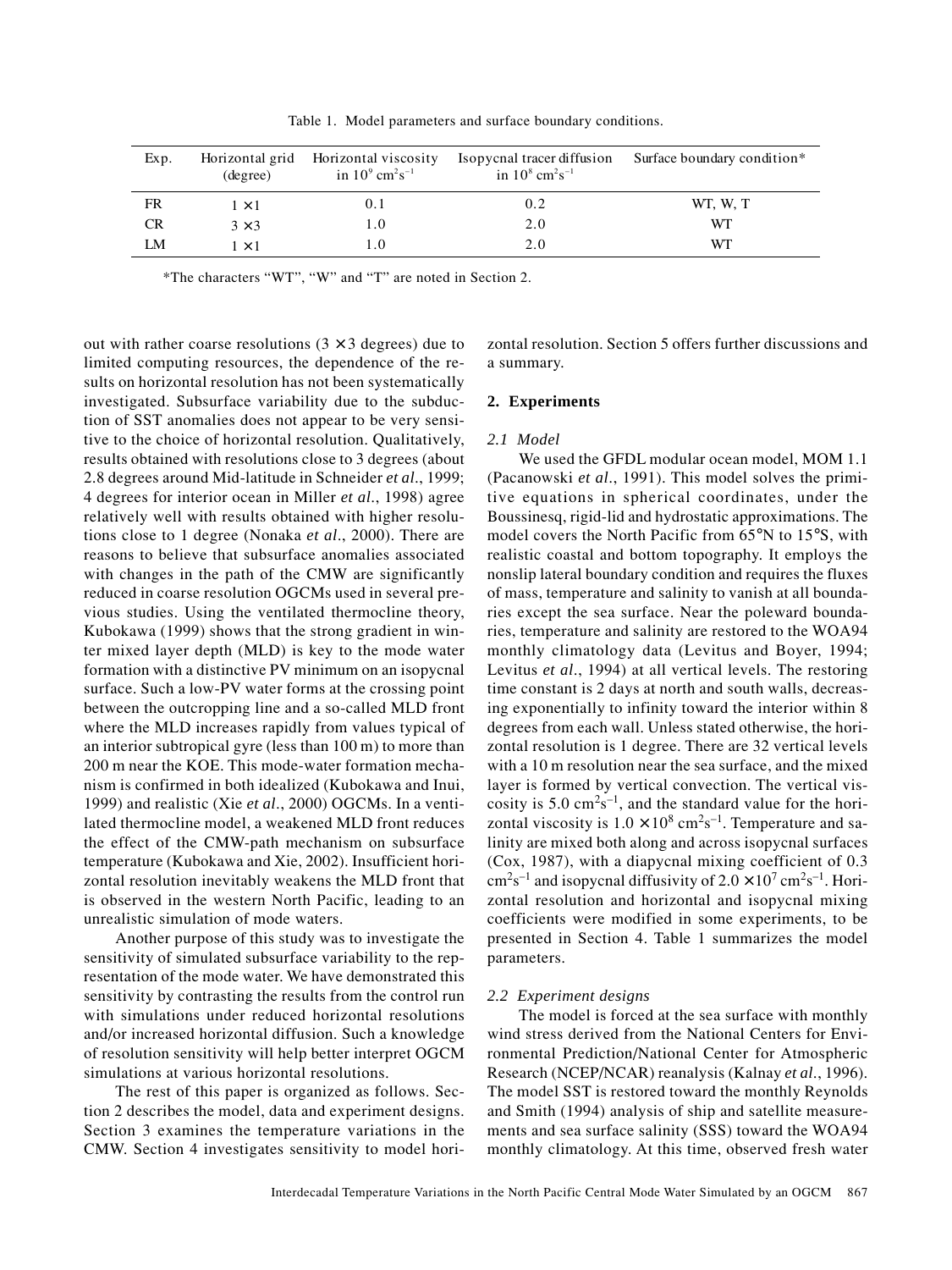

Fig. 1. March mixed layer depth (thick solid in m) with surface density fields (thin dashed; in  $\sigma_{\theta}$ ) in (a) the WT-FR run (averaging for 40 years) and (b) the observed climatology.

fluxes are available only for two recent decades and their accuracy is still under investigation. Thus, it is difficult to include fresh water fluxes in the model and to compare with observed salinity distribution. In this paper, for simplicity, we exclude the effect of fresh water flux variation. The restoring time constant is 14 days for the top layer of the model (10 m). The model is first spun up for 40 years under the climatological surface wind and SST forcing from a resting state with the WOA94 climatological temperature and salinity fields as the initial conditions. At the end of the spin-up, the model reaches a quasi-steady state and repeats a regular seasonal cycle. The surface forcing is then gradually changed over a 10-year period from the climatology to the 1958 fields to reduce the shock from this forcing change. Thereafter, we apply the observed monthly history of the wind and SST forcing based on NCEP/NCAR reanalysis and the Reynolds and Smith analysis for the 40-year period from January 1958 to December 1997. Because of lack of adequate SSS datasets, the model SSS is still restored toward the WOA94 monthly climatology. We call this experiment under the full wind and SST forcing "WT" runs in each resolution. We also carried out the following additional experiments. In run "W", we applied the interannual wind forcing but restored SST to its monthly



Fig. 2. 40-year mean March temperature as a function of longitude and depth at 34°N in (a) the WT-FR run and (b) observations. The CMW before and after the 1970s climate regime shift is marked in dashed line and shade, respectively. The CMW is defined as where PV is below  $1.0 \times$ 10<sup>-10</sup> m<sup>2</sup>s<sup>-1</sup> in (a) and (-(∂*T*)/(∂*z*)) < 0.015°C m<sup>-1</sup> in (b).

climatology to isolate the effects of wind stress forcing. In run "T", on the other hand, we restored SST to the observed values for 1958–97 but held the wind stress forcing to its climatology to isolate the effects of the SST forcing (see Table 1).

In parallel with the above interannual runs, we also continued the spin-up run for another 50 years with the climatological wind and SST forcing. This served as a control with finer  $(1 \times 1$  degree) resolution (the FR run) and the deviations from this control, defined as interannual anomalies, are analyzed in this paper.

#### *2.3 Comparison with observations*

Figure 1 compares the sea surface density and MLD in March between the OGCM solution and the WOA94 observations. The model simulates the salient features of the observed MLD distribution, including a depth maximum along 40°N. MLD is generally less than 100 m over most of the subtropical gyre except in the KOE, where it is 200 m or deeper. Differences in the details are also apparent. For example, the local maximum with MLD exceeding 350 m at 170°W, 38°N is absent in observations. The horizontal gradient of the model MLD distri-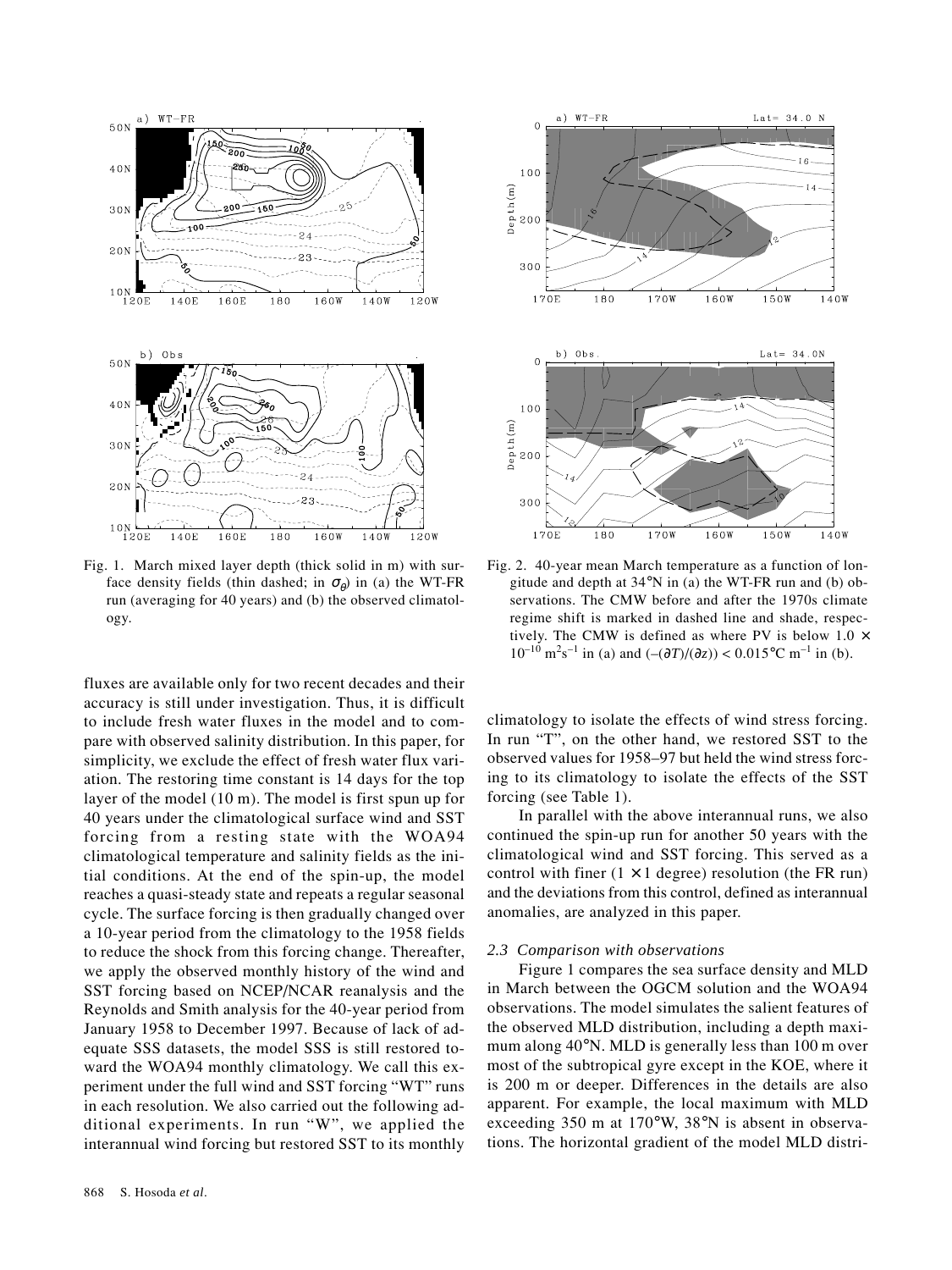

Fig. 3. Decadal SST difference between 1967–76 and 1977–86 with light (dark) shade  $\leq -0.4$ °C ( $-0.8$ °C). The 25.8 $\sigma_{\theta}$  surface-density and 150 m MLD contours that mark the outcrop line and the MLD front, respectively, before (thin) and after (thick) the climate regime shift. The CMW forms at the open (filled) circle before (after) the shift where the outcrop line and MLD front cross.

bution is generally stronger than the WOA94 climatology, a discrepancy resulting partially from heavy smoothing in WOA94 grid data. The model surface density field agrees with observations over most of the model except in the Kuroshio and KOE because of the model's inability. The MLD gradient is a key element to the formation of mode waters characterized by low PVs. Kubokawa (1999) and Xie *et al*. (2000) show that low PV water forms in a region where a surface density isoline crosses the MLD front. This warm/light bias of model surface temperature/density in the KOE east of Japan leads to a warm/ light bias in the model mode waters. Thus we use  $25.8\sigma_{\theta}$ as the core density for the model CMW, while the observed CMW has a typical density of  $26.2\sigma_{\theta}$  (Suga *et al.*, 1997).

We compared the model solutions with a subsurface temperature dataset that White (1995) compiled based on expandable bathythermometer (XBT) measurements for 1955–98. The dataset is on a  $2^{\circ}$  latitude  $\times$  5° longitude grid, with 11 vertical levels from the sea surface to 400 m. With many shipping lines, the North Pacific is among the regions best sampled by the XBTs. We feel that this dataset offers useful information on the slow decadal/ interdecadal variations in the North Pacific, as demonstrated in previous studies (Schneider *et al*., 1999; Xie *et al*., 2000).

In analyzing the XBT data, we define the CMW as the region where  $\left(-\frac{\partial T}{\partial z}\right)$  < 0.015°C m<sup>-1</sup> following Suga *et al*. (1997). In analyzing the model solutions, we define the CMW as the low-PV region with  $PV < 1.0 \times$  $10^{-10}$  m<sup>2</sup>s<sup>-1</sup> below the mixed layer, a criterion comparable to Suga *et al*.'s temperature-gradient-based definition. Figure 2 compares the model and observed CMW in a longitude-depth section at 34°N. The model captures the



Fig. 4. Decadal temperature difference between 1980–1989 and 1970–1979 in March at  $34^{\circ}$ N in (a) the T-FR run, (b) the WT-FR run, and (c) observations, with dark shade >0.3°C and light shade <–0.3°C. Time-mean temperature is plotted in solid thick contours.

low PV water beneath the winter mixed layer east of the dateline. With the 14–16°C isothermal becoming almost vertical at 180–170°W, the CMW's PV signal is stronger in the model than in the XBT data. A strong horizontal temperature gradient is found in and west of the CMW in both the model and observations. The model CMW has a warm bias, occupying a temperature range of 12–16°C in comparison with the observed range of 10–13°C.

## **3. Interdecadal Variations**

#### *3.1 Potential vorticity*

This section concerns interdecadal variations in subsurface temperature. Figure 2 shows the longitude-depth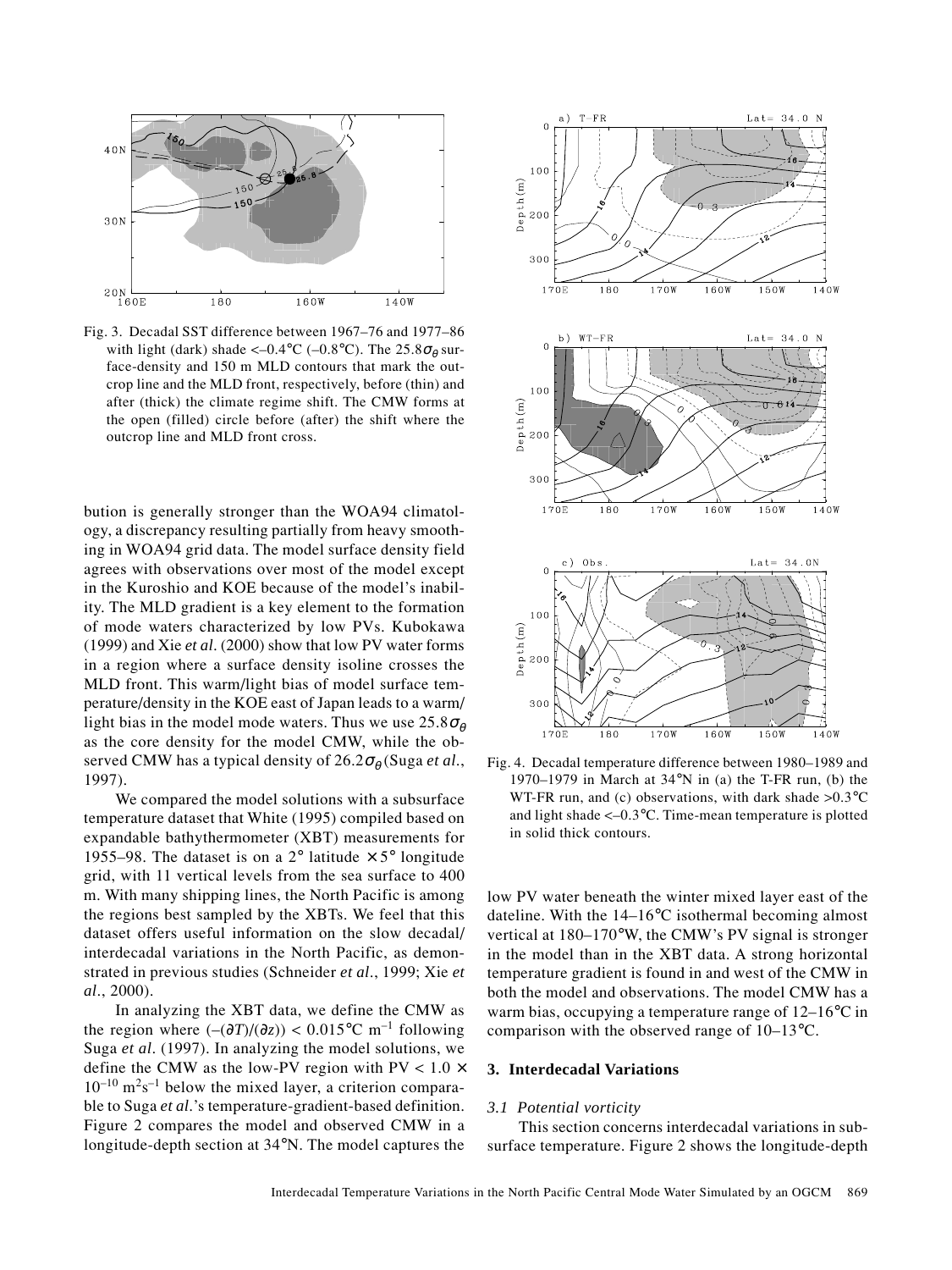

Fig. 5. Longitude-time sections of 175 m temperature anomalies at 34°N in (a) the WT-FR, (b) W-FR, (c) T-FR, and (d) WT-CR runs (dark shade >0.1°C and light shade <-0.1°C). The dashed contours denote where PV is less than  $1.0 \times 10^{-10}$   $\text{m}^2\text{s}^{-1}$  in each experiments except for (d).

sections at 34°N of PV before (long dashed) and after 1979 (shade), in the model and observations. In the model, the CMW moved slightly eastward by 5–10 degrees in longitude. This eastward shift of the CMW is visible in the observed data, but is less pronounced, partly because of the coarse longitudinal resolution of the XBT data (5 degrees). Xie *et al*. (2000) investigated the mechanisms for this eastward shift of the CMW in a similar OGCM, albeit without interannual SST forcing. They showed that an eastward shift in the CMW formation region as well as eastward advection on isopycnals by anomalous gyre circulation are responsible for the anomalous shift in the

CMW path. Figure 3 illustrates the former mechanism; the cross point between the 25.8 $\sigma_{\theta}$  isoline and the MLD front as represented by the  $MLD = 150$  m contour, where the model CMW forms, moves eastward after the 1970s climate regime shift.

#### *3.2 Temperature anomalies*

Figure 4(a) shows the zonal section of the temperature differences after and before the climate regime shift in the T-FR run where only the interannual SST forcing is applied. Consistent with previous studies, a broad cooling signal is subducted into the subsurface, the lower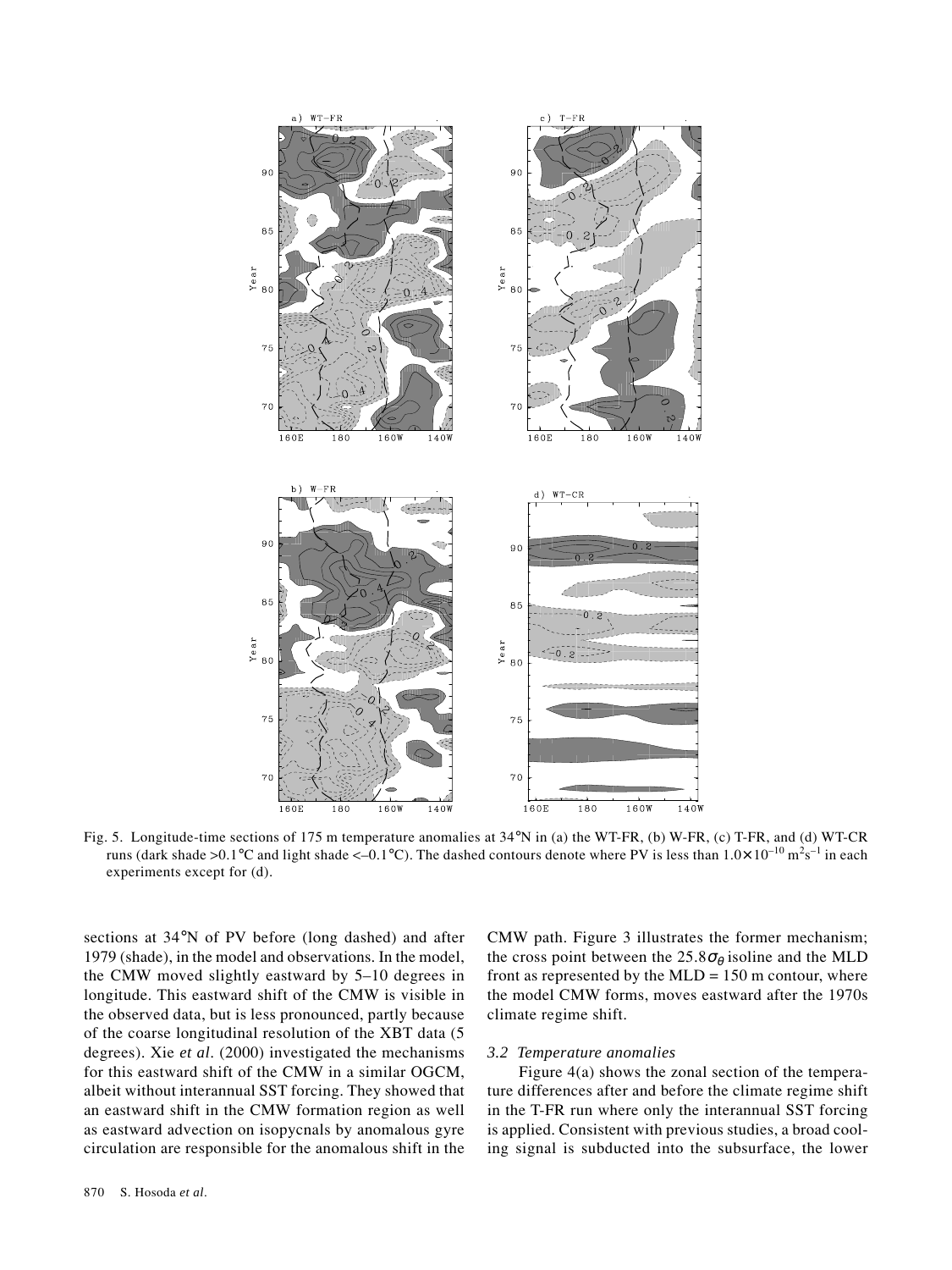

Fig. 6. Temperature anomalies as a function of time on the time-mean  $25.8\sigma_\theta$  surface (WT-FR) in the W-FR (long dashed), WT-FR (solid) and T-FR (dashed) runs at 34°N 166°W.

portion of which reaches the CMW region centered at 200 m from 180° to 160°W. This is because the SST cooling after the climate shift is located around the formation region of the CMW (Fig. 3). When the interannual wind forcing is also included (the WT-FR run; Fig. 4(b)), a weak warming instead appears in the CMW around 180° to 170°W and the cooling is greatly increased in the CMW around 160°W to 140°W.

Xie *et al*. (2000) studied this dynamical warming associated with a CMW forced by interannual changes in wind stress. The presence of the thick CMW pushes up the isopycnals in the upper thermocline. When the CMW moves eastward after the mid-1970s, these pushed-up isopycnals fall down in the western part of the CMW (around 180° to 170°W) and give rise to a subsurface warming there (figure 5 of Xie *et al*., 2000). Thus, the temperature anomalies in the WT-FR run can be viewed as a superposition of this dynamical warming with the subducted cooling signal. Otherwise, there is a cooling region in the eastern part of the CMW (around from  $160^{\circ}$ W to  $150^{\circ}$ W). A comparison of Figs. 4(a) and (b) suggests that this is mainly caused by a subducted cold SST signal. A similar temperature anomaly pattern can be seen to some extent in observations (Fig.  $4(c)$ ), where the strongest cooling takes place east of and above the CMW while temperature anomalies—either positive or negative—are small in the western part of the CMW.

Figure 5 shows the longitude-time sections of 175 m temperature anomalies at 34°N, in the WT-FR (a), W-FR (b) and T-FR (c) runs. Anomalies are caused by dynamical processes in panel (b), thermodynamical processes (SST) in (c), and their combined effects in (a). In the CMW that time-varying position is marked by the dashed contours in each run; there is a small warming after the early 1980s in Fig. 5(a), which is also seen in the decadal difference map of Fig. 4(b) for the climate regime shift.



Fig. 7. (a) Standard deviation of March temperature anomalies for 40 years in the WT-FR run at 34°N. Contour intervals are 0.05°C. (b) Difference of standard deviation of March temperature anomalies for 40 years between the WT-FR and W-FR at  $34^{\circ}$ N. Contour intervals are  $0.02^{\circ}$ C (<0.08) and 0.04°C (>0.08). (c) Observed standard deviation of March temperature anomalies for 1958 to 1997 at 34°N. Contour interval is 0.05°C. Shaded areas denote the CMW where PV <1.0  $\times$  10<sup>-10</sup> m<sup>2</sup>s<sup>-1</sup> in (a) and (b) and (-( $\partial$ *T*)/( $\partial$ *z*)) <  $0.015^{\circ}$ C m<sup>-1</sup> in (c).

This warming signal lags several years behind the climate regime shift when large surface wind changes occur, a delay due to the spin up of the subtropical gyre and its anomalous advection of the CMW (Xie *et al*., 2000). This warming signal is much stronger in the W-FR run (Fig. 5(b)), again indicating that it is part of the dynamical response to wind stress forcing. The thermodynami-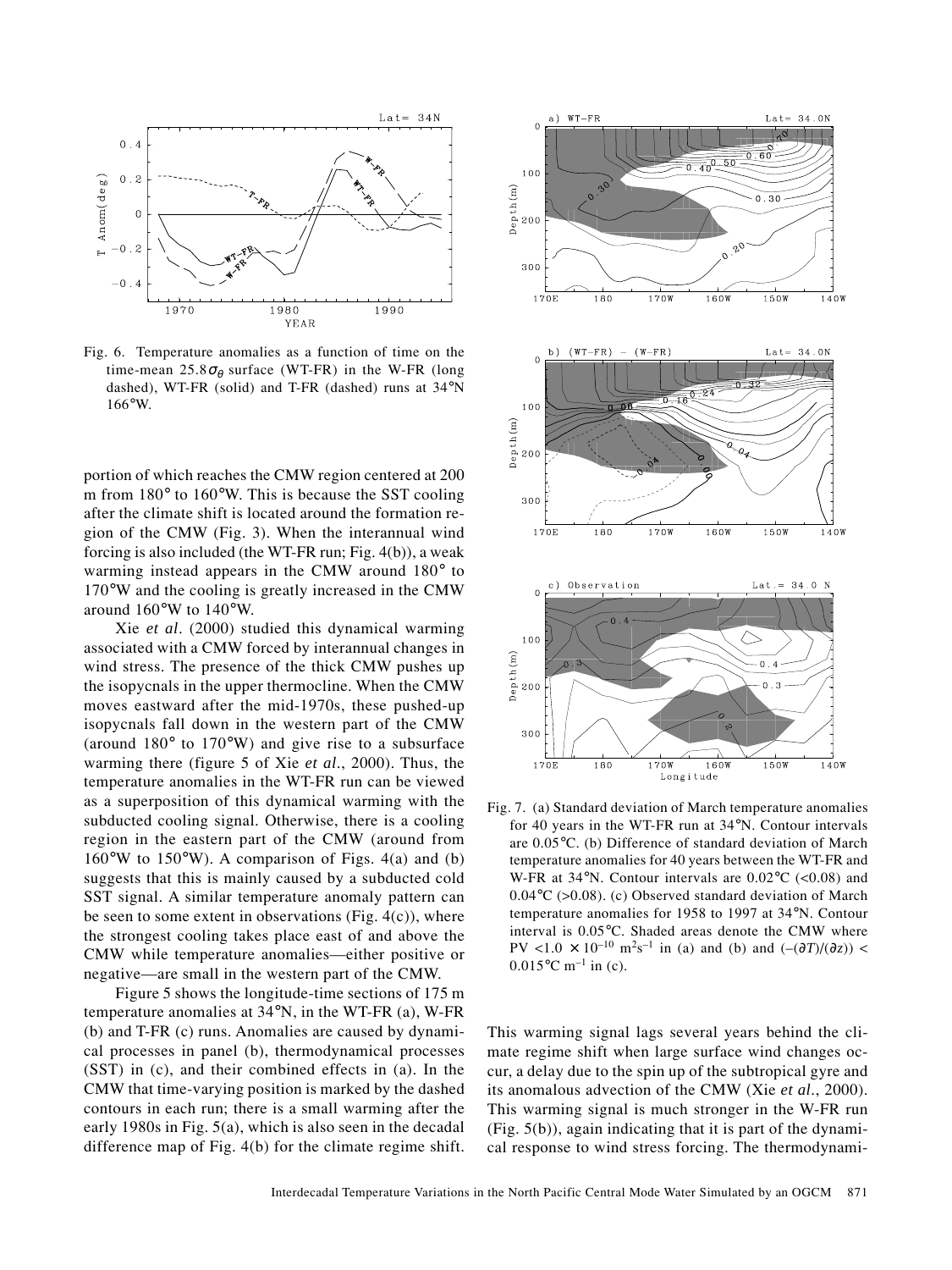

Fig. 8. Lateral induction at the bottom of the mixed layer (zero contours are omitted) and MLD (only the 100, 150, 200 m contours shown) in (a) the WT-FR, (b) WT-CR and (c) WT-LM runs in March 1997. For lateral induction, contour intervals are  $2.0 \times 10^{-4}$  m s<sup>-1</sup> (added  $\pm 1.0 \times 10^{-4}$  m s<sup>-1</sup> lines) in (a),  $1.0 \times 10^{-4}$  m s<sup>-1</sup> in (b) and (c). Meridional sections of the MLD along 175°W in the WT-FR (FR; solid), WT-CR (CR; dotted) and WT-LM (LM; long dashed) runs are shown in (d).

cal response in Fig. 5(c) features cooling after the mid-1970s in a region including the CMW, consistent with previous studies (e.g. Nonaka *et al*., 2000) (see also Fig. 4(a)). Temperature differences between WT-FR and W-FR runs (not shown) are very similar to those in Fig. 5(c), suggesting that the model response to the SST forcing is quite linear.

As another way to illustrate these effects of the wind stress and SST forcing, we show in Fig. 6 the time series of temperature anomalies at the core of the CMW on its time-mean isopycnal surface  $25.8\sigma_{\theta}$ , at 34°N. In the CMW, the dynamical and thermodynamical responses generally have opposite signs, except around 1980 and 1990 when they reinforce each other. As a result, adding the SST forcing to the model leads to a reduction in temperature variability within the CMW.

## *3.3 Standard deviation distribution*

Figures 7(a) and (b) show standard deviation of temperature anomaly in the WT-FR run and standard deviation difference between the WT-FR and the W-FR runs for 40 years. Figure 7(c) shows the observed standard deviation of temperature. To remove higher-frequency

interannual variations, a 5-year running mean is first applied. A large standard deviation is seen in the nupper layer but tends to become small in the lower layer including the CMW in the WT-FR (Fig.  $7(a)$ ) and observation (Fig.  $7(c)$ ). The subduction of SST variations substantially increases the subsurface variability in the upper thermocline (Fig. 7(b)). But because this thermodynamical response opposes the wind stress-induced dynamical response in the CMW, temperature variability there is reduced. Thus, the CMW plays a special role in the response of the subtropical gyre to atmospheric changes and may be a region of small temperature variability when both the wind stress and SST forcing are present. While this observational evidence is inconclusive, our model results suggest that the CMW dynamics, which generally oppose the thermodynamical response to the SST forcing, are responsible for the reduced temperature variability in the CMW.

## **4. Sensitivity to Model Resolutions**

Together with previous studies (Inui *et al*., 1999; Xie *et al*., 2000), the above results demonstrate that the anomalous movement of the CMW as a thick layer of rela-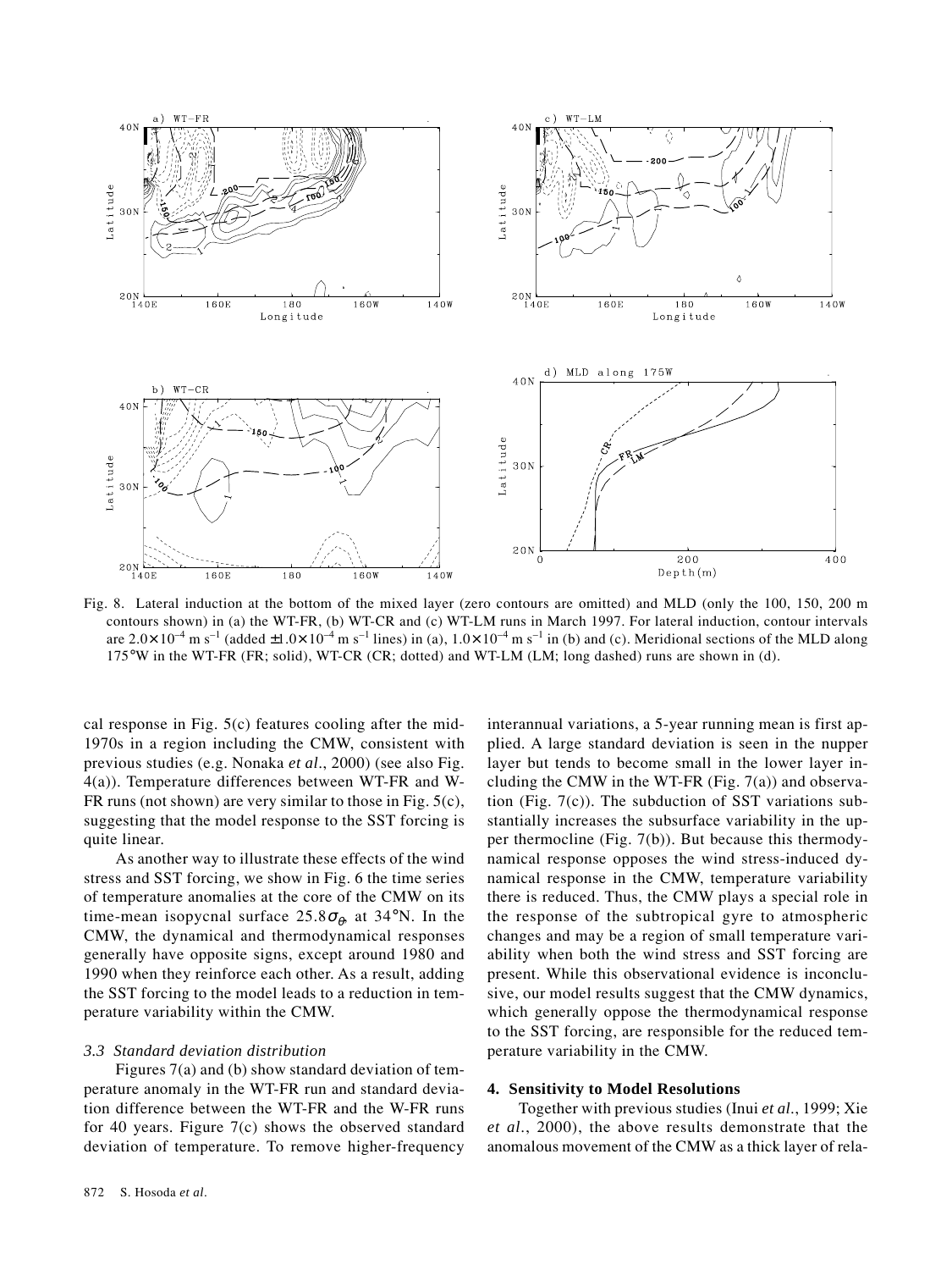

Fig. 9. PV  $(\times 10^{-10} \text{ m}^2 \text{s}^{-1})$  on the 25.8 $\sigma_\theta$  isopycnal in (a) the WT-FR, (b) WT-CR and (c) WT-LM runs in March 1997. Shade denotes where PV is less than  $2.0 \times 10^{-10}$  m<sup>2</sup>s<sup>-1</sup>, and the outcroped and land areas are blacked out.

tively uniform water is a potentially important mechanism for subsurface temperature variability. Its low PV gives the CMW a unique role in the ocean's dynamical adjustment. As Williams (1991) and Kubokawa (1999) show, the PV  $(q_m)$  of a water mass at the time of subduction is determined by

$$
q_m = \frac{f}{\overline{\rho}} \cdot \frac{\mathbf{u} \cdot \nabla \rho}{(\mathbf{u} \cdot \nabla h) + w},
$$
 (1)

where  $f$  is the Coriolis parameter,  $\rho$  is the seawater density,  $\overline{\rho}$  is a reference density value, *h* is the depth of the mixed layer, *w* is the vertical velocity, and *u* is the hori-



Fig. 10. March zonal section of temperature at 33°N in the (a) WT-FR, (b) WT-CR and (c) WT-LM runs in March 1997. Contour intervals are 1°C.

zontal current velocity at the bottom of the mixed layer. Hosoda *et al*. (2001) did a term-by-term analysis of this diagnostic equation for the North Pacific subtropical gyre and separated temperature and salinity effects. In the CMW formation region, the MLD gradient is most important for its low PV formation. It is conceivable that this MLD gradient decreases in coarse-resolution models, and so does the CMW's PV.

To demonstrate this sensitivity to model resolution, we carried out another experiment with the same OGCM but at a  $3 \times 3$  degrees resolution (the CR run). Larger mixing coefficients are necessary to ensure computational stability (Table 1). To isolate the effects of increased mixing coefficients, we carried out one more experiment with the increased mixing coefficients as in the CR run but at the  $1 \times 1$  degree resolution (the LM run). The vertical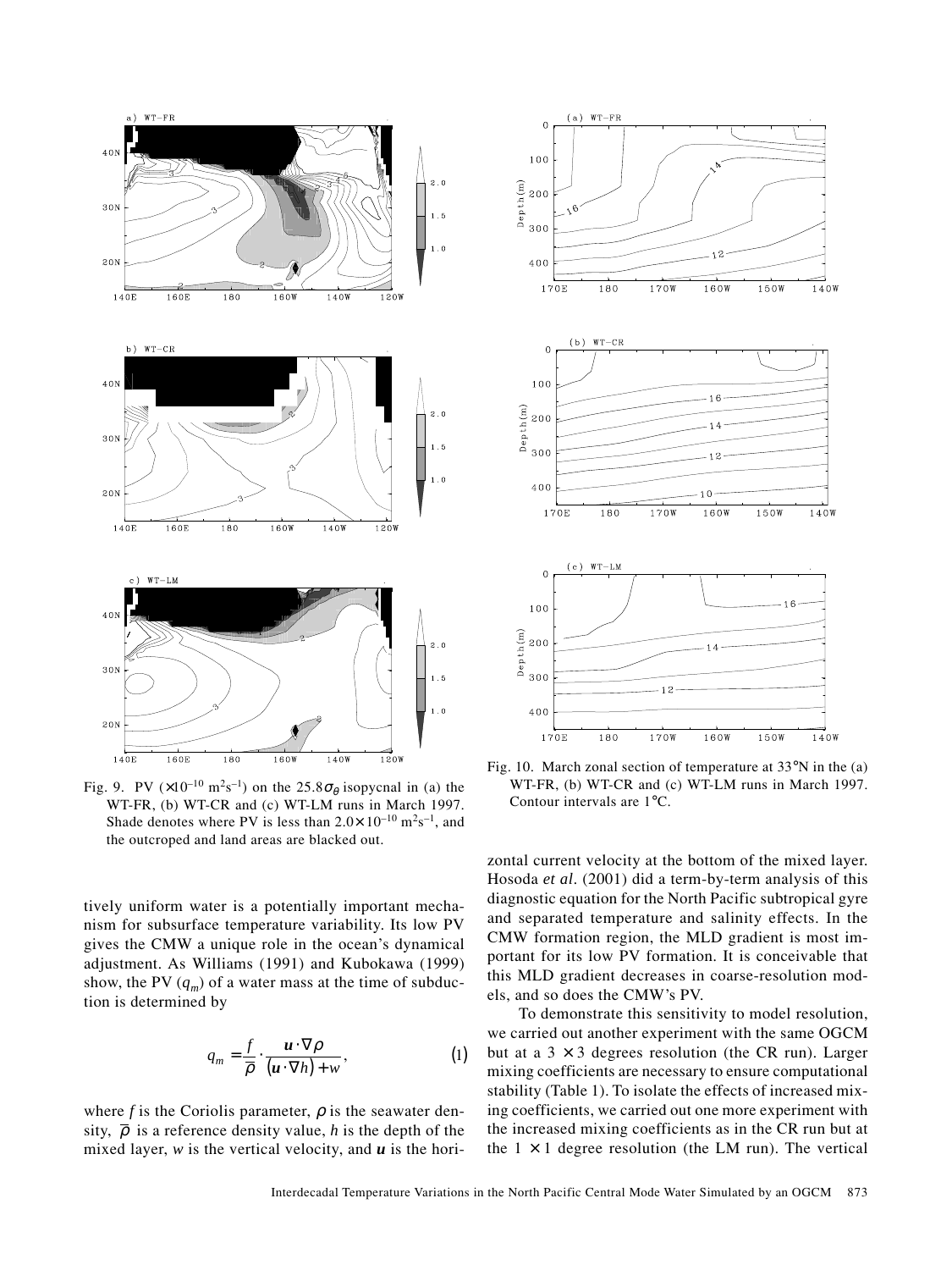resolution and other model parameters are all kept the same as in the FR run.

In the CMW formation, the subduction rate is dominated by lateral induction, a process by which surface water is subducted into the main thermocline across the sloping mixed layer bottom (e.g. Williams, 1991; Marshall *et al*., 1993). The first term of the denominator in Eq. (1) is a measure of lateral induction (the second term is related to Ekman pumping). We have computed the lateral induction rate at the bottom of mixed layer,

$$
\mathbf{u} \cdot \nabla h = u \frac{\partial h}{\partial x} + v \frac{\partial h}{\partial y},\tag{2}
$$

which is a product of subducting horizontal velocity and MLD gradient (Qu *et al*., 2002). Figures 8(a)–(c) shows the distributions of this lateral induction rate along with MLD. Strong lateral induction is found in the FR run along the MLD front. In both the CR and LM runs, the lateral induction rate is substantially reduced as a result of both weakened MLD front (Fig. 8(d)) and slowed eastward current.

This reduced lateral induction leads to a marked increase in the PV in CMW's formation region (Fig. 9). Moreover, the low-PV tongue that extends southward becomes much weaker in the CR and LM runs than in the FR run; the low PVs are strongly trapped near the outcrop line and dissipate rapidly as the subducted water moves southward. This loss of low-PV character leads to large changes in the vertical stratification of temperature (Fig. 10). In contrast to the well-defined thick layer of the CMW in the WT-FR run (Fig.  $10(a)$ ), the temperature stratification becomes quite uniform underneath the winter mixed layer in the WT-CR run (Fig. 10(b)). In the WT-LM run, a weak mode water is found only within a small area between the 13<sup>o</sup>C and 14<sup>o</sup>C isothermals (Fig. 10(c)).

The changes in temperature stratification in the coarser-resolution WT-CR run lead to a model response to combined wind and SST forcing that is very different from that in the finer-resolution WT-FR run. At 175 m, without the CMW, the anomaly pattern in the coarserresolution model (WT-CR run; Fig. 5(d)) is nearly zonally uniform, featuring a cooling around 1977. The coarseresolution model's response to the combined wind and SST forcing is somewhat similar to the fine-resolution model's response to the SST forcing only, a reasonable result given the absence of the mode water dynamics in the CR run.

The sensitivity of the model anomalies to resolution is not limited to the upper thermocline. Figure 11 contrasts temperature anomalies associated with the mid-1970s climate regime shift at 350 m between the fine and coarse resolution models and compare them with observations at 400 m. The WT-FR run successfully reproduces



Fig. 11. March temperature differences between averaged 1980–86 and 1970–76 at 350 m in (a) the WT-FR and (b) WT-CR runs, and (c) in observations. Contour intervals are 0.2°C in (a) and (c) and 0.1°C in (b), respectively. Light and dark shades denote where anomalies are less than 0.0°C and –0.4°C, respectively.

some key features of the observed anomaly pattern, including a cooling north of 32°N and a warming to the south. In both the WT-FR run and observations, the northern cooling is zonally oriented and tends to intensify to the west, features indicative of the adjustment via Rossby waves of the first baroclinic mode (Miller *et al*., 1998; Deser *et al*., 1999). The maximum warming in the southern subtropical gyre tilts southwestward in the WT-FR run, which we interpret as indicative of the dynamical warming in the western part of the CMW in response to the wind stress forcing that has been discussed in Section 3, while Deser *et al*. (1999) suggest that the spinning-up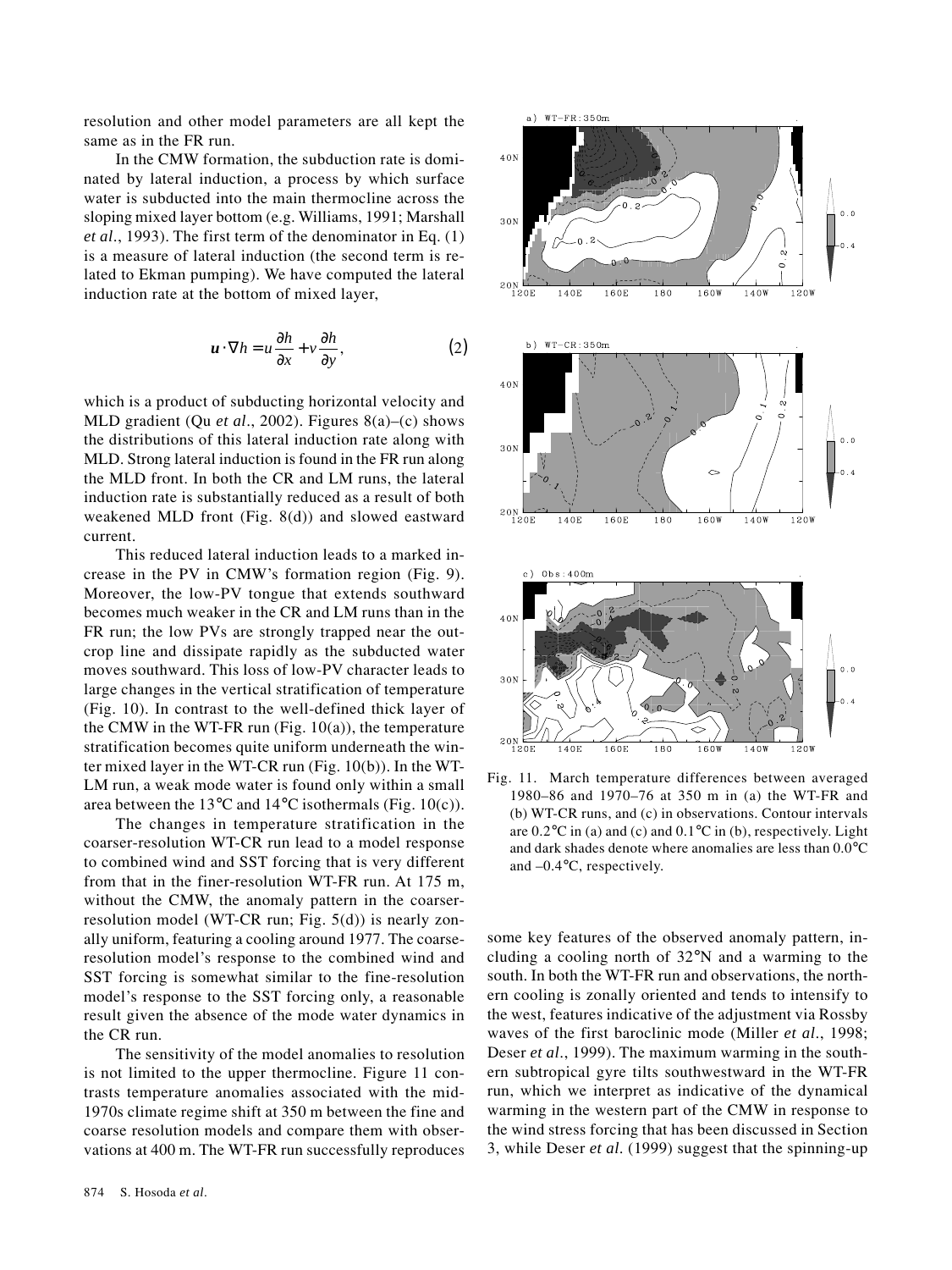of the subtropical gyre after the mid-1970s causes a westward extending subsurface warming.

In the WT-CR run, the anomalies are generally much reduced in magnitude. Without the mode water dynamics, the southern warming disappears altogether west of the international dateline. The northern cooling is also weakened because of weakened Kuroshio Extension current.

## **5. Summary and Discussion**

We have investigated interdecadal variations in the North Pacific subsurface temperature using an OGCM, focusing on the decadal differences before and after the mid-1970s climate regime shift when the atmospheric Aleutian low strengthened, leading to large changes in surface wind stress and SST over the North Pacific. We carried out a set of experiments to isolate the wind stress and SST forcing and study their collective effects on subsurface variability. In the T-FR run with SST as the only interannual forcing, the upper thermocline experiences a cooling as the negative SST anomalies are subducted and spread widely after the climate regime shift, a thermodynamical response consistent with previous studies (Deser *et al*., 1996; Scheider *et al*., 1999; Nonaka *et al*., 2000). The results from the W-FR run, where only the wind stress forcing varies from one year to another, confirm the potential importance of the CMW in the dynamical adjustment of the subtropical gyre. Specifically, the thick layer of the CMW is found to move eastward after the climate regime shift in response to the changes in wind stress forcing, giving rise to a subsurface warming in the western part of the CMW. In the WT-FR run where both interannual variations in wind stress and SST are applied in the model, after the climate regime shift, the CMW forms with colder SSTs and follows an anomalously eastward path after being subducted in the thermocline. The resultant dynamical warming and thermodynamical cooling act to oppose each other, reducing temperature variability in the CMW, though there is some eddy-like variability in our 1 degree model, especially in the Kuroshio Extension and the return flow region near Japan. But the formation region of the CMW is further to the east away from this region of eddies, therefore we consider that they have little influence on interannual-decadal variability.

We have compared the model simulation with historical XBT measurements and obtained some evidence for reduced temperature variability in the observed CMW. Observations also suggest a similar eastward shift of the CMW location after the mid-1970s, but their poor sampling and horizontal resolution render this observational evidence inconclusive. The model response in the lower thermocline (upper 350 m) in the WT-FR run agrees well with observations. In particular, a warming that extends in a southwestward direction in the southern part of the

subtropical gyre after the climate regime shift appears consistent with our interpretation based on the mode-water dynamics.

The low PV signature of the CMW is a result of sharp MLD gradient and enhanced lateral induction in the KOE region. In a coarse resolution model, the MLD front weakens substantially and the PV minimum on the CMW isopycnal becomes unclear, resulting in significant changes in vertical stratification of temperature. The weakening or disappearance of this low-PV water in the background stratification rids the model of the modewater dynamics described above. The resultant response to combined wind and SST forcing looks substantially different from that in the finer resolution model, despite the fact that all the parameters are kept the same (except a numerically necessary increase in horizontal mixing coefficients). Many of previous OGCM and coupled GCM simulations were carried out at horizontal resolutions of 2 degrees or coarser. While some part of lack of the subsurface variability (southern warming, for example) may be due to inaccurate wind and thermal forcing in their OGCM experiments, the sensitivity of subsurface ocean response to changes in resolution suggests caution in interpreting the results from those coarser resolution models.

The results from our sensitivity experiments raise a question: what happens if we further increase the model resolution above 1 degree ? Qu *et al*. (2002) have analyzed a 1/4 degree simulation of a similar OGCM and found a low-PV tongue similar to that in our 1 degree model (Fig. 8(a)) that extends southward from the mode water formation regions near the KOE. While increased resolution allows the model to resolve an even sharper MLD front, energetic meso-scale eddies due to shear instabilities act to weaken the MLD gradient. A major eddy effect that Qu *et al*. (2002) identify in their analysis is the formation of a double Kuroshio-Oyashio jet structure in their eddy-resolving model (in our 1 degree model, the "KOE" is a broad eastward current 1000 km wide). They suggest that this double jet structure leads to two localized maxima in subduction rate that correspond to the separate subtropical mode water and CMW.

The low-PV mode waters are an overlooked feature in studies of subtropical gyre dynamics. Along with several recent studies (Kubokawa, 1999; Inui *et al*., 1999; Xie *et al*., 2000), this study shows that its low-PV nature gives the CMW an important role to play in ocean adjustment, which may lead to localized temperature anomalies along the path of the CMW. The model response to the atmospheric changes around the mid-1970s differs a great deal with and without this mode-water dynamics (compare Figs.  $5(a)$  and (d), Figs.  $11(a)$  and (b)). Compared with observations, the low-PV signature of the model CMW in our 1 degree model is probably too strong,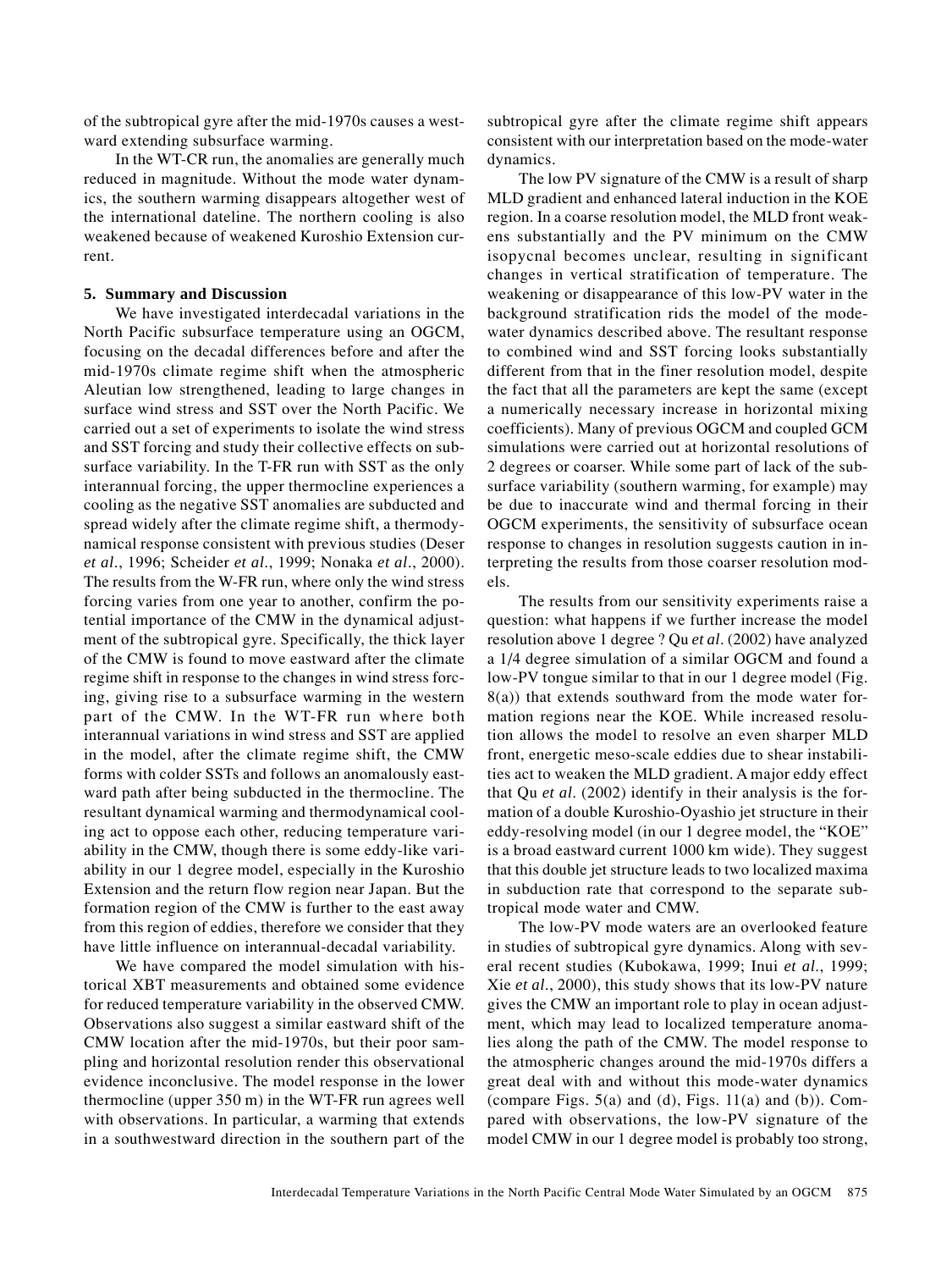a statement that holds true even if we consider the fact that observational grid data are subject to heavy spatial smoothing. A realistic simulation of the mode waters in the subtropical gyre remains a challenge for ocean modeling, requiring a realistic simulation of their subduction rates that in turn requires the model to reproduce both the circulation and MLD distribution. This is a challenge that needs to be met, given the potential importance of the mode water dynamics that this and other studies have suggested. Critical examination of PV distributions on isopycnals and comparison with reliable observations are the first step toward a solution.

## **Acknowledgements**

We thank A. Kubokawa and T. Suga for helpful discussions. The computations were performed at Hokkaido University Computing Center, with partial support from University of Tokyo's Center for Climate System Research. IPRC publication #251 and SOEST publication #6308. The IPRC is partially supported by the Frontier Research System for Global Change. The figures were produced by the GFD-DENNOU library.

#### **References**

- Cayan, R. C. (1992): Latent and sensible heat flux anomalies over the Northern Oceans: Driving the sea surface temperature. *J. Phys. Oceanogr*., **22**, 859–881.
- Cox, M. D. (1987): Isopycnal diffusion in a z-coordinate ocean model. *Ocean Modeling*, **74**, 1–5.
- Deser, C., M. A. Alexander and M. S. Timlin (1996): Upperocean thermal variations in the North Pacific during 1970– 1991. *J. Climate*, **9**, 1840–1855.
- Deser, C., M. A. Alexander and M. S. Timlin (1999): Evidence for a Wind-Driven Intensification of the Kuroshio Current Extension from the 1970s to the 1980s. *J. Climate*, **12**, 1697– 1706.
- Gu, D. and S. G. H. Philander (1997): Internal climate fluctuations that depend on exchanges between the tropics and extratropics. *Science*, **275**, 805–807.
- Hosoda, S., S.-P. Xie, K. Takeuchi and M. Nonaka (2001): Eastern North Pacific Subtropical Mode Water in a GCM: Formation mechanism and salinity effects. *J. Geophys. Res*., **106**, 19671–19681.
- Inui, T., K. Takeuchi and K. Hanawa (1999): A numerical investigation of the subduction process in response to an abrupt intensification of westerlies. *J. Phys. Oceanogr*., **29**, 1993–2015.
- Kalnay, E., M. Kanamitsu, R. Kistler, W. Collins, D. Deaven, L. Gandin, M. Iredell, S. Saha, G. White, J. Woollen, Y. Zhu, A. Leetmaa, R. Reynolds, M. Chelliah, W. Ebisuzaki, W. Higgins, J. Janowiak, K. C. Mo, C. Ropelewski and J. Wang (1996): The NCEP/NCAR 40-Year Reanalysis Project. *Bull. Amer. Meteor. Soc*.
- Kubokawa, A. (1999): Ventilated thermocline strongly affected by a deep mixed layer: A theory for subtropical countercurrent. *J. Phys. Oceanogr*., **29**, 1314–1333.

Kubokawa, A. and T. Inui (1999): Subtropical countercurrent

in an idealized ocean GCM. *J. Phys. Oceanogr*., **29**, 1303– 1313.

- Kubokawa, A. and S.-P. Xie (2002): Steady response of a ventilated thermocline to enhanced Ekman pumping. *J. Oceanogr*., **58**, 565–575.
- Latif, M. and T. P. Barnett (1994): Causes of decadal climate variability over the North Pacific and North America. *Science*, **266**, 634–637.
- Levitus, S. and T. P. Boyer (1994): World Ocean Atlas 1994, Vol. 4, Temperature. *NOAA Atlas NESDIS 3*, U.S. Dept. of Commerce, Washington, D.C., 117 pp.
- Levitus, S. R. Burgett and T. P. Boyer (1994): World Ocean Atlas 1994, Vol. 3, Salinity. *NOAA Atlas NESDIS 3*, U.S. Dept. of Commerce, Washington, D.C., 97 pp.
- Liu, Z. (1999): Forced planetary wave response in a thermocline gyre. *J. Phys. Oceanogr*., **29**, 1036–1055.
- Mantua, N. J., S. R. Hare, Y. Zhang, J. M. Wallace and R. C. Francis (1997): A Pacific interdecadal climate oscillation with impacts on salmon production. *Bull. Amer. Meteor. Soc*., **78**, 1069–1079.
- Marshall, J. C., A. J. G. Nurser and R. G. Williams (1993): Inferring the subduction rate and period over the North Atlantic. *J. Phys. Oceanogr*., **23**, 1315–1329.
- Miller, A. J., D. R. Cayan and W. B. White (1998): A westward-intensified decadal change in the North Pacific Thermocline and gyre-scale circulation. *J. Climate*, **11**, 3112–3127.
- Minobe, S. (1997): A 50–70-year climatic oscillation over the North Pacific and North America. *Geophys. Res. Lett*., **24**, 683–686.
- Nakamura, H. (1996): A pycnostad on bottom of the ventilated portion in the central subtropical circulation using an eddyresolving quasi-geostrophic model. *J. Oceanogr*., **52**, 171– 188.
- Nitta, T. and S. Yamada (1989): Recent warming of sea surface temperature and its relationship to the Northern Hemisphere circulation. *J. Meteor. Soc. Japan*, **67**, 375–382.
- Nonaka, M. and S.-P. Xie (2000): Propagation of North Pacific interdecadal subsurface temperature anomalies in an ocean GCM. *Geophys. Res. Lett*., **27**, 3747–3750.
- Nonaka, M., S.-P. Xie and K. Takeuchi (2000): Equatorward spreading of a passive tracer with application to North Pacific interdecadal temperature variations. *J. Oceanogr*., **56**, 173–183.
- Pacanowski, R. C., K. W. Dixon and A. Rossati (1991): The GFDL Modular Ocean Model User Guide. *GFDL Ocean Group Tech. Rep*., No. 2.
- Qiu, B. (2000): Interannual variability of the Kuroshio extension system and its impact on the wintertime SST field. *J. Phys. Oceanogr*., **30**, 1486–1502.
- Qu, T., S.-P. Xie, H. Mitsudera and A. Ishida (2002): Subduction of the North Pacific Mode Waters in a Global High-Resolution GCM. *J. Phys. Oceanogr*., **32**, 746–763.
- Reynolds, R. W. and T. M. Smith (1994): Improved global sea surface temperature analyses using optimal interpolation. *J. Climate*, **7**, 929–948.
- Schneider, N. and A. Miller (2001): Predicting western North Pacific ocean climate. *J. Climate*, **14**, 3997–4002.
- Schneider, N. S., S. Venzke, A. J. Miller, D. W. Pierce, T. P.